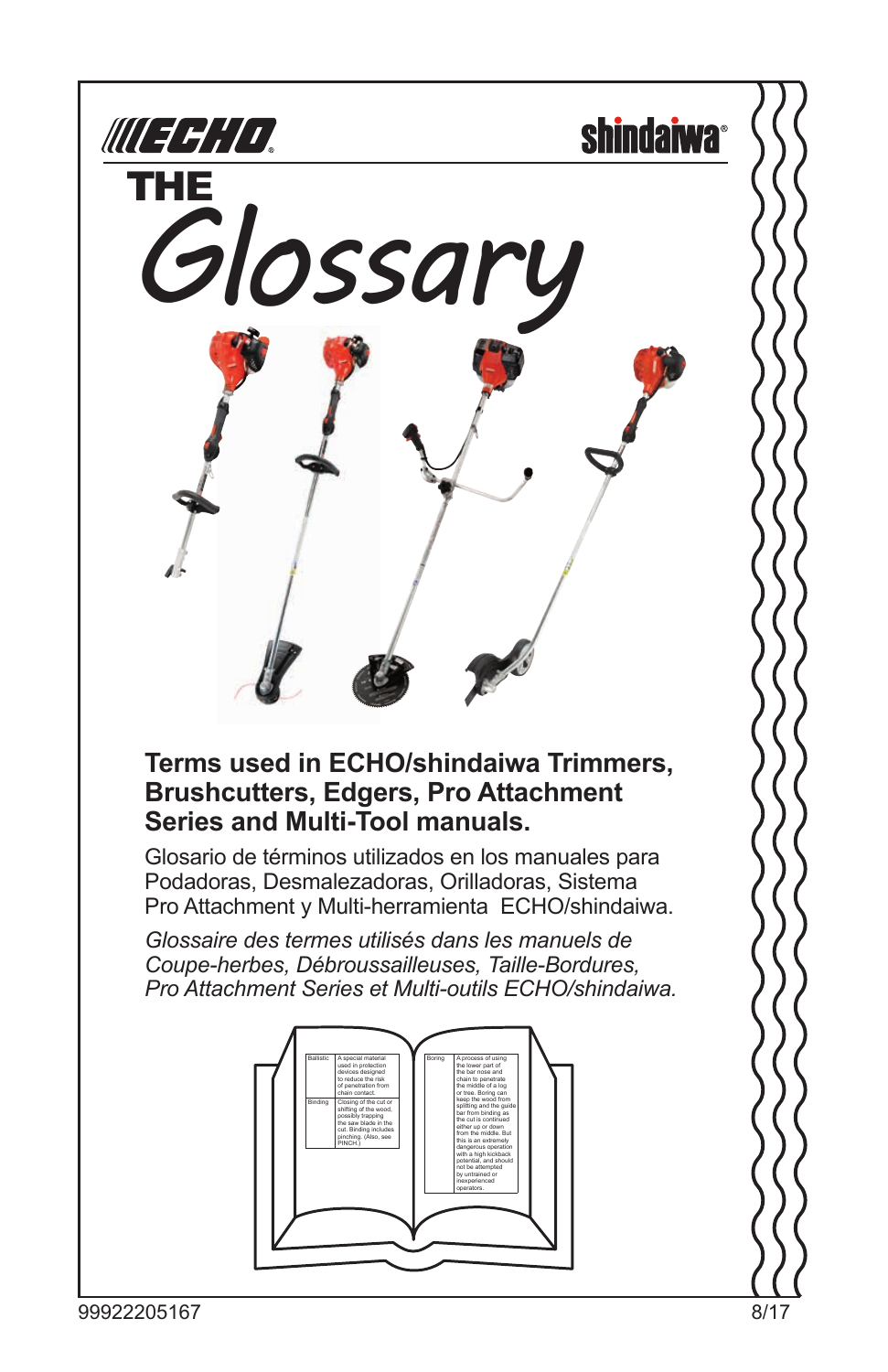| III FFHTT                            | <b>shindaiwa</b> °                                                                                                                                                                                 |
|--------------------------------------|----------------------------------------------------------------------------------------------------------------------------------------------------------------------------------------------------|
| Term                                 | <b>Definition</b>                                                                                                                                                                                  |
| Air Filter                           | Filters air used by the engine for combustion. Keeps dirt<br>and dust out of the engine to help extend engine life.                                                                                |
| <b>Alternative Stop</b><br>Procedure | Procedure used to stall engine if Stop switch malfunctions<br>and unit does not stop when switch is moved to stop<br>position. Move choke lever to Cold Start (Choke) position<br>to stall engine. |
| <b>ANSI 787.1</b>                    | American National Standards Institute safety standard for<br>safety glasses. Safety glasses and goggles that meet the<br>requirements of this standard are marked with this number.                |
| Anti-vibration<br>System             | A design that minimizes the vibration created during<br>operation. Reduced vibration helps reduce operator<br>fatigue and risk of injury.                                                          |
| <b>Barrier Bar</b>                   | A protective device that restrains rearward movement of a<br>unit.                                                                                                                                 |
| <b>Binding</b>                       | Slowing or stopping of cutting attachment caused by a<br>restriction, or by resistance to the cutting action                                                                                       |
| <b>Blade Cover</b>                   | Optional protective plastic cover used to prevent<br>accidental contact with blades. Used when carrying,<br>transporting, or storing unit.                                                         |
| <b>Blade Thrust</b>                  | A forceful push created by a blade when sudden cutting<br>resistance occurs.                                                                                                                       |
| <b>Blades</b>                        | Devices that are used to cut or trim shrubs, bushes, and<br>other vegetation.                                                                                                                      |
| <b>Brush Blade</b>                   | A circular metal blade designed to cut light woody growth<br>such as brush.                                                                                                                        |
| <b>Brushcutter</b>                   | SRM (Straight Shaft) unit using a rotating blade to cut<br>weeds, brush, small trees, and small vegetation.                                                                                        |
| Carburetor                           | Mixes fuel and air together so combustion can take place<br>in engine.                                                                                                                             |
| Catalytic Muffler                    | Reduces noise and emissions.                                                                                                                                                                       |
| <b>Choke Control</b><br>I ever       | Controls choke open/closed settings. Used for starting/<br>running engine. Also used for emergency stops.                                                                                          |
| <b>Clearing Blade</b>                | A circular metal blade designed to cut small trees and<br>saplings.                                                                                                                                |
| Clutch                               | Centrifugal device that transmits rotary motion of<br>crankshaft to the gear case assembly.                                                                                                        |
| Clutch<br>Engagement<br>Speed        | The engine speed or r.p.m. at which the clutch engages<br>and transmits power to a drive shaft or sprocket.                                                                                        |
| Cotter Pin                           | A fastening device used to retain hex nuts on threaded<br>shafts. Also called a split pin.                                                                                                         |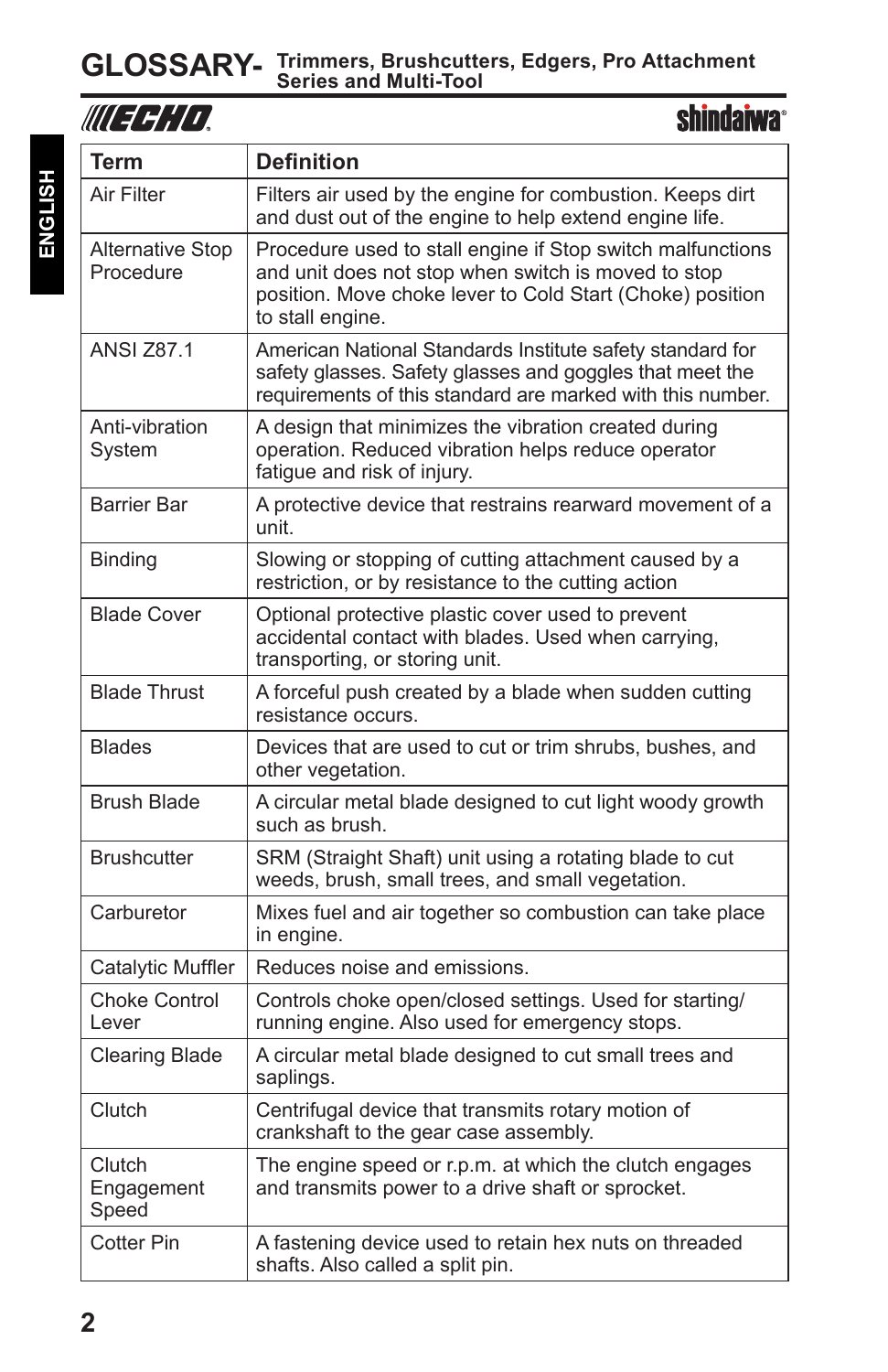## **GLOSSARY- Trimmers, Brushcutters, Edgers, Pro Attachment Series and Multi-Tool**

| WUEFHIO.                                            | <b>shindaiwa</b> ®                                                                                                                                                               |
|-----------------------------------------------------|----------------------------------------------------------------------------------------------------------------------------------------------------------------------------------|
| Cultivator<br>Attachment                            | A rotating work attachment used on Power Attachment<br>Series units. Rotating tines cultivate and break up soil for<br>weeding, planting seeds, and working mulch into the soil. |
| Cut-Off<br>Knife                                    | A cutting device attached to a plastic debris shield that<br>cuts nylon trimming line to the correct length.                                                                     |
| Cutting<br>Head                                     | A device that is designed to cut material by means of a<br>nylon line head, metal or nylon blades, or rotating saw<br>chain.                                                     |
| Danger Zone                                         | An area around the operator where there is a high risk of<br>injury from contact with flying debris or sharp cutting head/<br>work attachments.                                  |
| Debris Shield                                       | A plastic or metal barrier that helps protect an operator<br>from being struck by debris when using outdoor power<br>equipment.                                                  |
| Edger                                               | A device with rotating blade that cuts a clean, straight<br>edge. Normally used along the edge of hard surfaces,<br>such as between the lawn and a sidewalk.                     |
| Face<br>Mask                                        | Protective device worn over mouth and nose. Protects<br>against breathing sawdust or other small particles.                                                                      |
| Protective<br>device worn<br>over mouth and<br>nose | Protects against breathing sawdust or other small<br>particles.                                                                                                                  |
| <b>Face Shield</b>                                  | Protective device worn over safety glasses or safety<br>goggles to provide face protection from flying debris.                                                                   |
| <b>Foot Protection</b>                              | Heavy-duty footwear that helps protect feet from injury.                                                                                                                         |
| <b>Front Handle</b>                                 | Provides secure support of unit for proper balance and<br>control. Helps reduce operator fatigue.                                                                                |
| <b>Fuel Filter</b>                                  | Filter element located on end of fuel line. Filters fuel mix<br>before it enters carburetor.                                                                                     |
| <b>Fuel Tank</b>                                    | Contains fuel mix used for engine operation.                                                                                                                                     |
| Gear Case                                           | Provides rotating or reciprocating motion to a cutting head<br>or work attachment.                                                                                               |
| Goggles, Safety                                     | Protective eyewear for the eyes and provides complete,<br>wrap-around protection. It also fits over glasses.                                                                     |
| <b>Grass Trimmer</b>                                | A unit designed to cut only grass and light weeds.                                                                                                                               |
| Grass/Weed<br><b>Blade</b>                          | A blade used to cut soft, light vegetation, such as grass<br>and weeds. Not for use in clearing brush, saplings, or<br>small trees.                                              |
| GT                                                  | Grass Trimmer (Curved Shaft). GT models cannot use a<br>metal blade.                                                                                                             |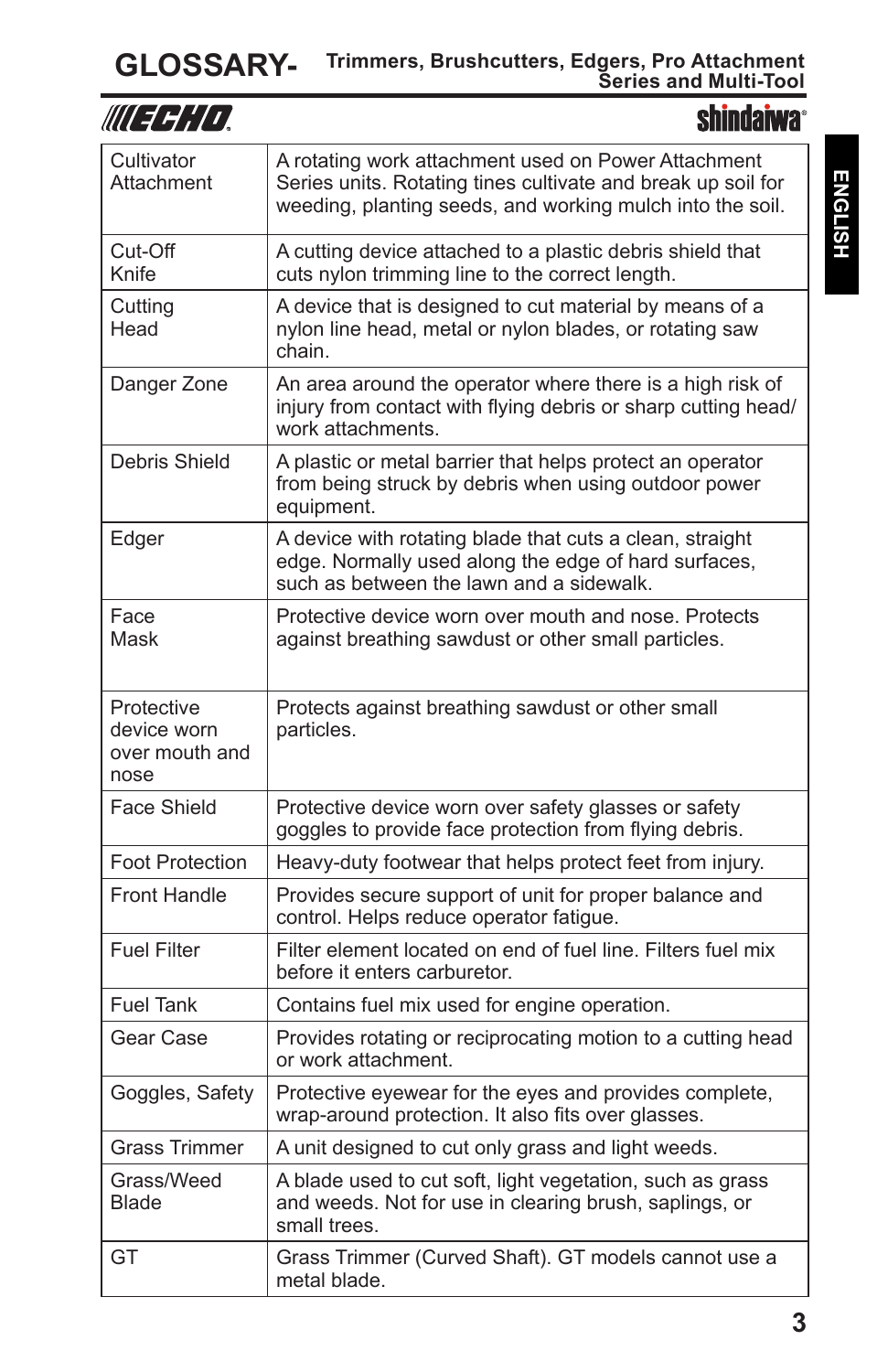| WUERHA                           | <b>shindaiwa</b> ®                                                                                                                                                                                         |
|----------------------------------|------------------------------------------------------------------------------------------------------------------------------------------------------------------------------------------------------------|
| Harness                          | An adjustable shoulder strap used to support a trimmer<br>or brushcutter. Helps operator control unit by providing<br>a stable support and reducing fatigue. Required for all<br>Brushcutter applications. |
| <b>Head Protection</b>           | Helmet-like device that protects the head from falling<br>materials.                                                                                                                                       |
| Hearing<br>Protection<br>Devices | Protective devices such as ear plugs or ear muffs that<br>protect hearing by reducing exposure to harmful noises.                                                                                          |
| Hedge Clipper                    | A cutting device with reciprocating blades. Used to cut<br>hedges, shrubs, and ornamental vegetation.                                                                                                      |
| <b>Idle Speed</b>                | The normal running speed of the engine when the throttle<br>trigger is not depressed.                                                                                                                      |
| Kickout                          | The sudden and forceful action that occurs when a blade<br>propels itself out of a cut due to binding or pinching of the<br>blade.                                                                         |
| <b>Manual Line</b><br>Head       | A line head that requires manual indexing of cutting line.                                                                                                                                                 |
| Maxi-Cut Blade                   | A cutting head with 3 straight blades that can be used<br>in place of a nylon line head. When the blade rotates,<br>centrifugal force causes the blades to fully extend,<br>creating a wide cutting swath. |
| Maximum<br>Diameter Cut          | The largest diameter material that can be cut by the<br>cutting attachment.                                                                                                                                |
| Muffler Housing                  | Provides protective barrier around muffler. Helps prevent<br>accidental contact with muffler when unit is hot.                                                                                             |
| <b>PAS</b>                       | Power Attachment Series - System consisting of an engine<br>power source, drive shaft, and a variety of optional work<br>attachments that can be changed as needed.                                        |
| Power Head                       | Engine assembly - includes engine, clutch, fuel system,<br>ignition system, air filter, and recoil starter.                                                                                                |
| Protective<br>Clothina           | Clothing that provides protection from work place hazards<br>that can cause cuts, scratches, or contact injuries.                                                                                          |
| Pruner                           | A cutting device used to cut small limbs and branches<br>from trees, bushes, and shrubs.                                                                                                                   |
| Purge Bulb                       | Draws fuel mix from gas tank to carburetor. Helps engine<br>to start by removing air from fuel line.                                                                                                       |
| Push and Pull                    | Reactive forces that push the unit toward the operator, or<br>that pull the unit away from the operator.                                                                                                   |
| <b>Quick Release</b><br>Latch    | A latch design that allows a quick separation of the unit<br>from the support harness when there is an emergency.                                                                                          |
| Rapid Loader<br>Line Head        | A line head that allows rapid nylon line reloading using<br>short, pre-cut pieces of line.                                                                                                                 |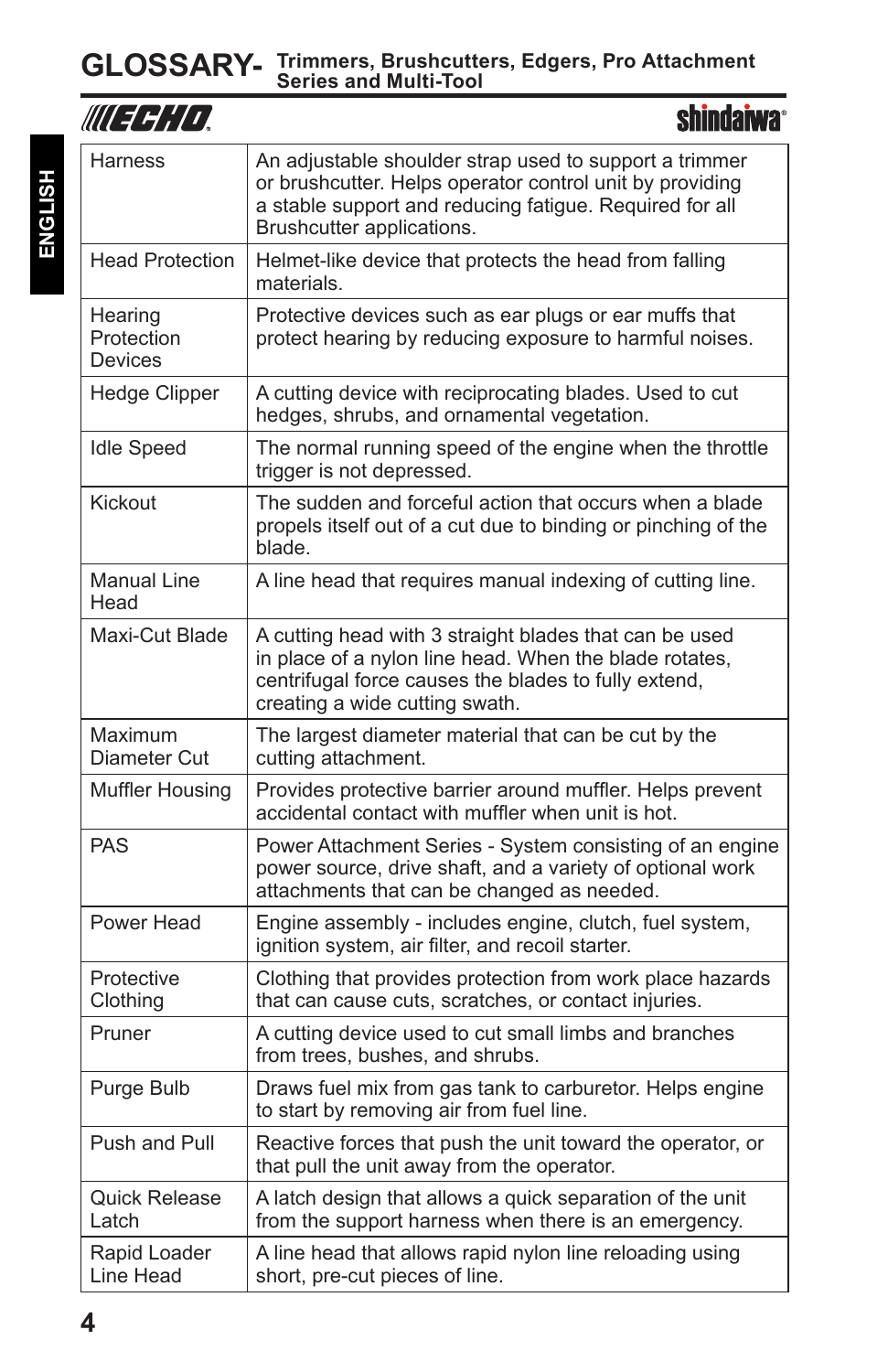## **GLOSSARY- Trimmers, Brushcutters, Edgers, Pro Attachment Series and Multi-Tool**

| III FRID                                 | <b>shindaiwa</b> <sup>®</sup>                                                                                                                                      |
|------------------------------------------|--------------------------------------------------------------------------------------------------------------------------------------------------------------------|
| Rear Handle                              | Houses Stop Switch, Throttle Trigger, and Throttle Trigger<br>lockout lever. Gripped by operator to help support unit,<br>control engine speed, and shut unit off. |
| <b>Recoil Starter</b>                    | Starts engine by turning crankshaft and moving piston up<br>and down.                                                                                              |
| <b>Recoil Starter</b><br>Handle          | Molded rubber handle attached to starter cord. Used to<br>start engine.                                                                                            |
| Ricochet                                 | When a thrown object bounces off another surface.                                                                                                                  |
| <b>Safety Glasses</b>                    | Eye protection devices that are worn like glasses.                                                                                                                 |
| Safety Goggles                           | Eye protection devices that fit flush against the face and<br>cover the complete eye and socket.                                                                   |
| SВ                                       | Split Boom model (similar to PAS)                                                                                                                                  |
| Scalping                                 | Cutting grass or other vegetation down to ground level.<br>Used for clearing grass and other growth.                                                               |
| Scything                                 | Using an arcing cutting motion to trim weeds and grass.                                                                                                            |
| Semi-Automatic<br>Line Head              | Nylon line head that feeds line out when tapped on the<br>ground during normal operation.                                                                          |
| <b>Spark Arrestor</b><br>Muffler         | Muffler with spark arrestor screen that prevents hot,<br>glowing particles of carbon from leaving the muffler.                                                     |
| Spark Plug                               | Provides spark to ignite fuel/air mixture in engine.                                                                                                               |
| <b>SRM</b>                               | Shoulder Rotary Mower, also known as a trimmer-<br>brushcutter. SRM (Straight Shaft) models can be adapted<br>to use metal blades (Brushcutter Application).       |
| <b>Stalling Engine</b>                   | Using choke lever to provide an overly rich fuel/air mixture<br>that stops engine from running.                                                                    |
| <b>Stop Switch</b>                       | Electrical switch used to start/stop engine. Grounds<br>ignition circuit in Stop position to prevent firing of spark<br>plug.                                      |
| <b>Throttle Trigger</b>                  | Controls engine speed.                                                                                                                                             |
| <b>Throttle Trigger</b><br>Lockout Lever | Prevents the throttle trigger from operating unless lockout<br>lever is depressed.                                                                                 |
| Tri-Cut Blade                            | A blade with 3 cutting edges.                                                                                                                                      |
| U-Handle                                 | A bicycle-style handlebar that provides two handgrips<br>spaced apart for maximum cutting control.                                                                 |
| Wide Open<br>Throttle                    | The highest engine speed attainable when the throttle<br>trigger is held fully depressed.                                                                          |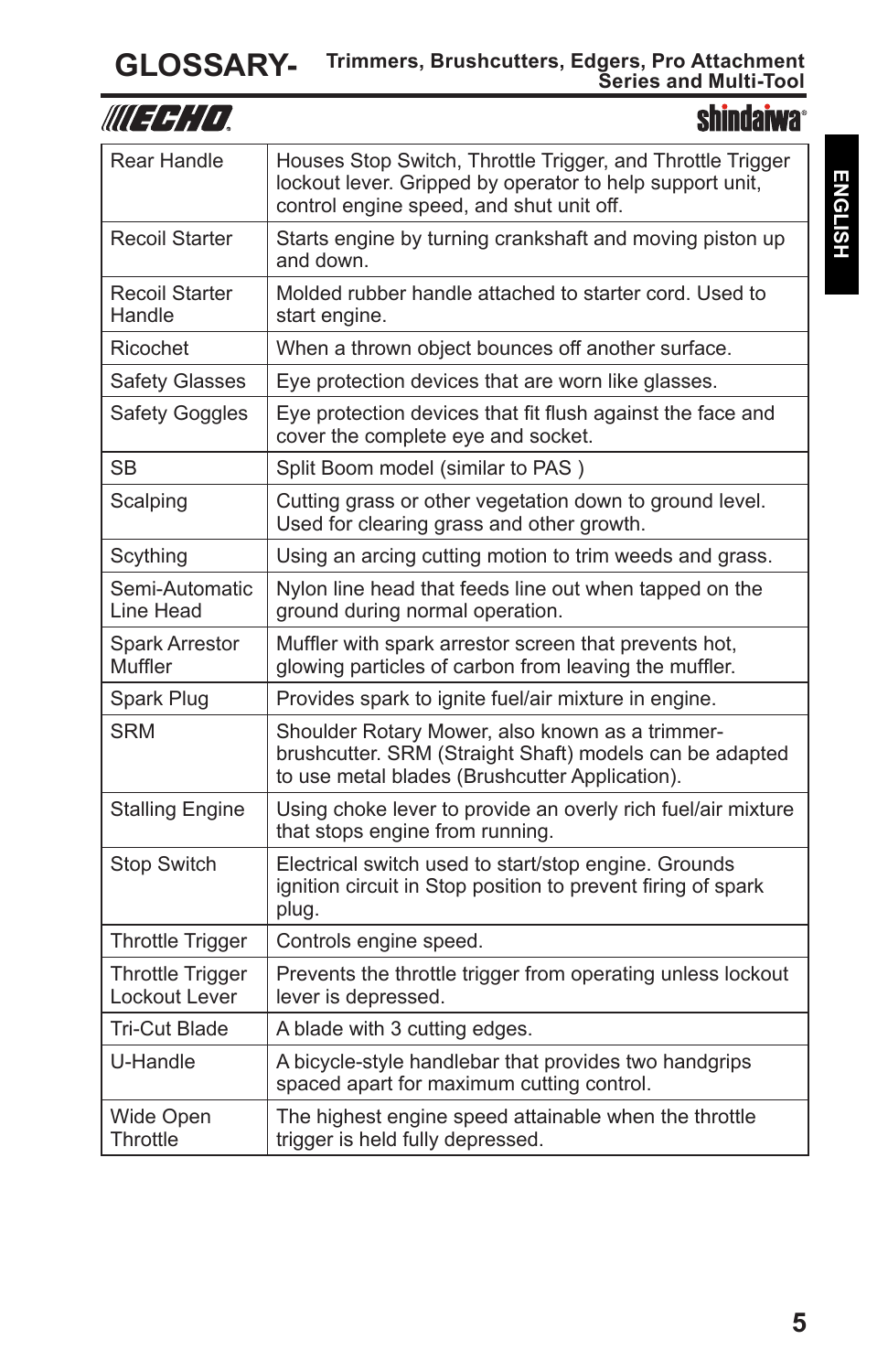|--|

**shindaiwa**<sup>®</sup>

| <b>Término</b>                             | <b>Definición</b>                                                                                                                                                                                                                                                                        |
|--------------------------------------------|------------------------------------------------------------------------------------------------------------------------------------------------------------------------------------------------------------------------------------------------------------------------------------------|
| Filtro de aire                             | Filtra el aire usado por el motor para la combustión.<br>Impide la entrada de suciedad y polvo en el motor para<br>prolongar la duración del motor.                                                                                                                                      |
| Procedimiento<br>de parada<br>alternativa  | Procedimiento usado para calar el motor si el interruptor<br>de parada no funciona y la unidad no se para cuando se<br>mueve el interruptor a la posición de parada. Mueva la<br>palanca del estrangulador a la posición de arranque en<br>frío (estrangulador) a fin de calar el motor. |
| <b>ANSI Z87.1</b>                          | Norma de seguridad del Instituto de Normas Nacionales<br>de EE.UU. para gafas de seguridad. Las gafas de<br>seguridad y los anteojos que cumplan con los requisitos<br>de esta norma están marcados con este número.                                                                     |
| Sistema<br>antivibratorio                  | Diseño que reduce al mínimo las vibraciones creadas<br>durante la operación. Las menores vibraciones reducen la<br>fatiga del operador y el riesgo de lesiones.                                                                                                                          |
| Barra de barrera                           | Dispositivo protector que limita el movimiento hacia atrás<br>de la unidad.                                                                                                                                                                                                              |
| Agarrotamiento                             | Disminución de la velocidad o parada del accesorio de<br>corte causadas por una restricción o por la resistencia a la<br>acción de corte.                                                                                                                                                |
| Cubierta de las<br>hojas                   | Cubierta protectora de plástico opcional usada para<br>impedir el contacto por accidente con las hojas. Se usa al<br>llevar, transportar o almacenar la unidad.                                                                                                                          |
| Empuje de la<br>hoja                       | Empuje enérgico creado por una hoja cuando se produce<br>una resistencia de corte súbita.                                                                                                                                                                                                |
| Hojas                                      | Dispositivos usados para cortar o recortar matorrales,<br>arbustos y otra vegetación.                                                                                                                                                                                                    |
| Hoja para<br>matorrales                    | Hoja circular de metal diseñada para cortar vegetación<br>leñosa como matorrales.                                                                                                                                                                                                        |
| Desbrozadora                               | Unidad SRM (eje recto) que use una hoja giratoria para<br>cortar maleza, arbustos, árboles pequeños y vegetación<br>baja.                                                                                                                                                                |
| Carburador                                 | Mezcla combustible y aire para que pueda tener lugar la<br>combustión en el motor.                                                                                                                                                                                                       |
| Silenciador<br>catalítico                  | Reduce el ruido y las emisiones.                                                                                                                                                                                                                                                         |
| Palanca de<br>control del<br>estrangulador | Controla los ajustes abierto/cerrado del estrangulador. Se<br>usa para arrancar/hacer funcionar el motor. También se<br>usa en paradas de emergencia.                                                                                                                                    |
| Hoja de<br>desmonte                        | Hoja circular de metal diseñada para cortar árboles<br>pequeños y jóvenes.                                                                                                                                                                                                               |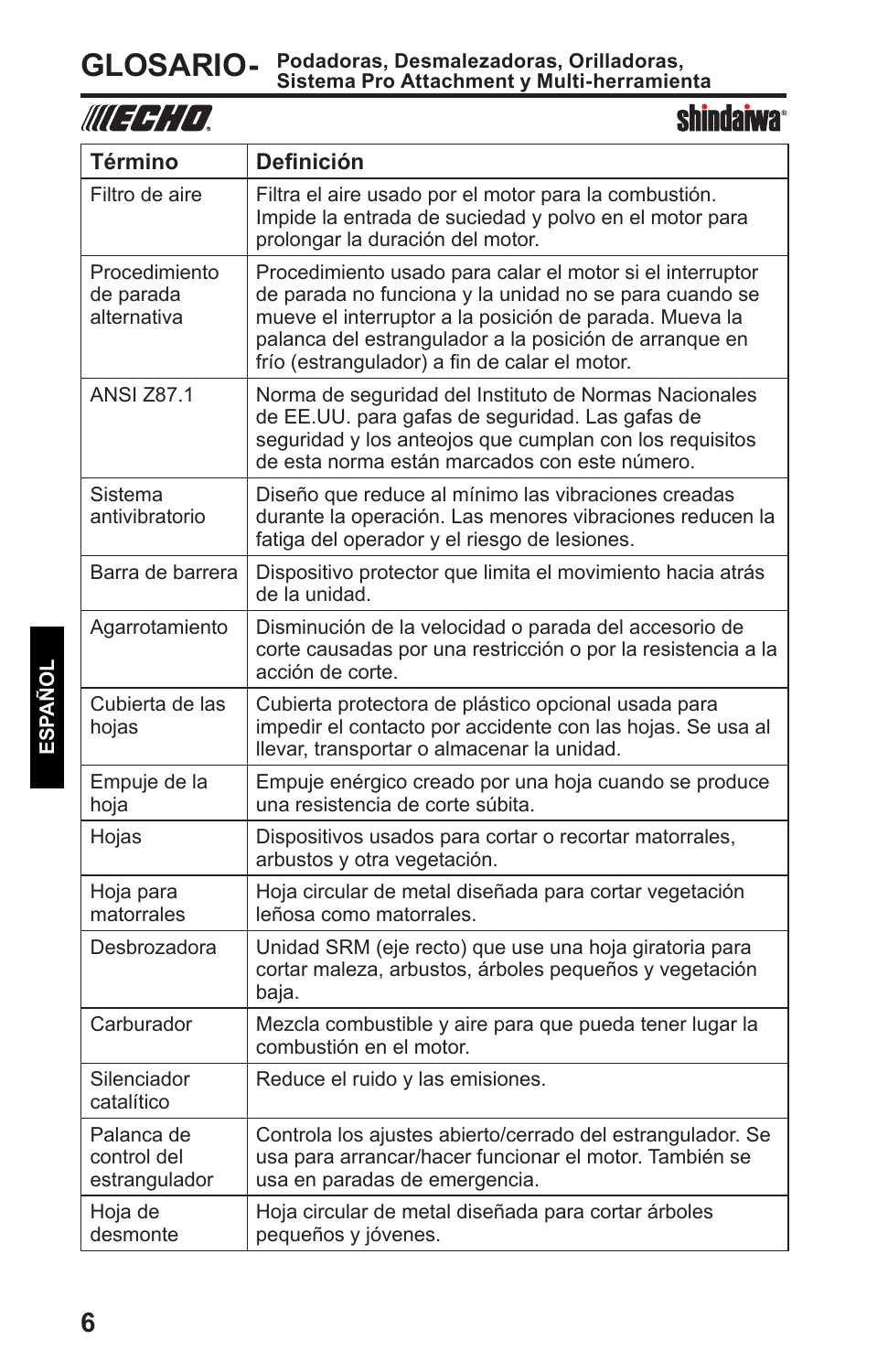| III I H¦l I I                | hindan                                                                                                                                                                                   |
|------------------------------|------------------------------------------------------------------------------------------------------------------------------------------------------------------------------------------|
| Embrague                     | Dispositivo centrífugo que transmite el movimiento<br>giratorio del cigüeñal al conjunto de caja de engranajes.                                                                          |
| Velocidad de<br>embrague     | La velocidad del motor en rpm a la que se conecta el<br>embrague y transmite potencia a una eje de impulsión o<br>rueda motriz.                                                          |
| Pasador de<br>aleta          | Dispositivo de fijación que se usa para retener tuercas<br>hexagonales en ejes roscados. También se llama pasador<br>hendido.                                                            |
| Accesorio para<br>cultivar   | Accesorio de trabajo giratorio usado en las unidades PAS.<br>Las púas giratorias cultivan y desterronan el suelo para<br>quitar maleza, plantas semillas y mezclar abono en el<br>suelo. |
| Cuchilla de<br>trocear       | Dispositivo de corte sujeto a un protector de plástico para<br>residuos que corte el hilo de recorte de nilón a la longitud<br>correcta.                                                 |
| Cabeza de corte              | Dispositivo diseñado para cortar material por medio de<br>una cabeza de hilo de nilón, hoja de metal o nilón, o<br>cadena de sierra giratoria.                                           |
| Zona de peligro              | Area alrededor del operador donde existe un riesgo<br>elevado de lesiones debidas al contacto con la proyección<br>de residuos o accesorios de cabeza d corte/trabajo<br>afilados.       |
| Protector contra<br>residuos | Barrera de plástico o metal que protege a un operador<br>para no ser golpeado por los residuos al usar equipos<br>motorizados de uso al aire libre.                                      |
| Bordeadora                   | Dispositivo con una hoja giratoria que corta un borde recto<br>y limpio. Se usa normalmente a lo largo de un borde de<br>superficies duras, como entre el césped y un acera.             |
| Máscara para la<br>cara      | Dispositivo protector que se lleva sobre la boca y la nariz.<br>Protege contra la inhalación de serrín u otras partículas<br>pequeñas.                                                   |
| Protector de<br>cara         | Dispositivo protector puesto sobre las gafas de seguridad<br>o anteojos para protegerse la cara de la proyección de<br>residuos.                                                         |
| Protección de<br>los pies    | Calzado resistente que ayuda a proteger los pies contra<br>las lesiones.                                                                                                                 |
| Empuñadura<br>delantera      | Permite una sujeción segura de la unidad para un<br>equilibrio y un control debidos. Ayuda a reducir la fatiga<br>del operador.                                                          |
| Filtro de<br>combustible     | Elemento del filtro colocado al fin de la tubería de<br>combustible, Filtra la mezcla de combustible antes de<br>entrar en el carburador.                                                |
| Tangue de<br>combustible     | Contiene la mezcla de combustible usada para la<br>operación del motor.                                                                                                                  |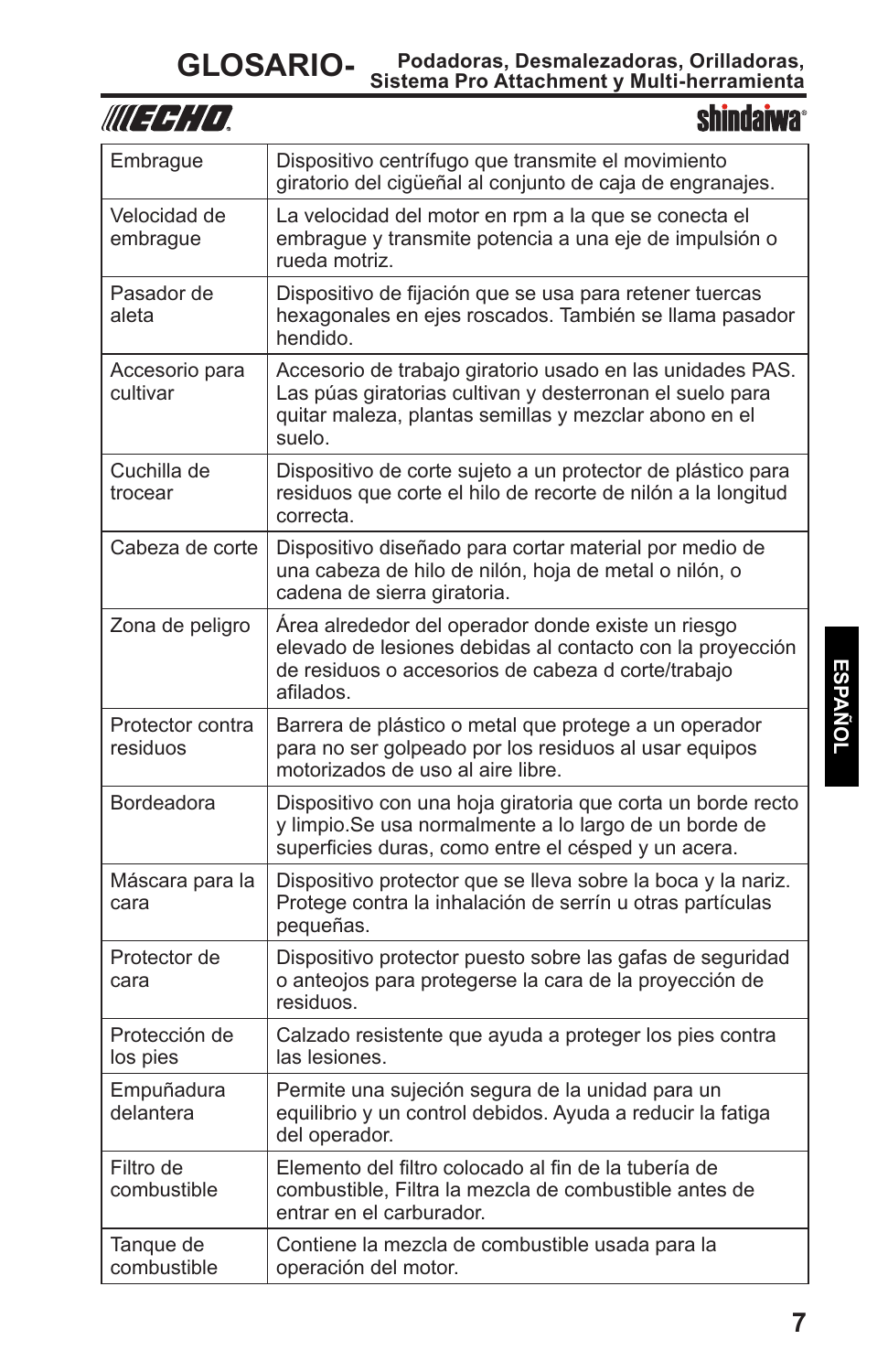| WUEFFITT                                  | <b>shindaiwa</b> ®                                                                                                                                                                                                                                          |
|-------------------------------------------|-------------------------------------------------------------------------------------------------------------------------------------------------------------------------------------------------------------------------------------------------------------|
| Caja de<br>engranajes                     | Proporciona el movimiento rotacional y alternativo a una<br>cabeza de corte o al accesorio de trabajo.                                                                                                                                                      |
| Gafas de<br>seguridad                     | Gafas protectoras que se ponen sobre las gafas y<br>protegen de forma completa.                                                                                                                                                                             |
| Recortadora de<br>hierba                  | Unidad diseñada para cortar sólo hierba y maleza poco<br>densa.                                                                                                                                                                                             |
| Hoja para<br>hierba/maleza                | Hoja que se usa para cortar la vegetación blanda y poco<br>densa como hierba y maleza. No se debe usar para quitar<br>matorrales, árboles jóvenes o pequeños.                                                                                               |
| GT                                        | Recortadora de hierba (eje curvado). Los modelos GT no<br>pueden usar una hoja metal.                                                                                                                                                                       |
| Arnés                                     | Correa ajustable para el hombro que sirve para sujetar<br>una recortadora o desbrozadora. Ayuda al operador a<br>controlar la unidad proporcionado un soporte estable<br>y reduciendo la fatiga. Requerido para todas las<br>aplicaciones de desbrozadoras. |
| Protección de la<br>cabeza                | Un dispositivo similar a un casco que protege la cabeza<br>contra la caída de materiales.                                                                                                                                                                   |
| Dispositivos de<br>protección de<br>oídos | Dispositivos protectores como tapones para los oídos u<br>orejeras que protegen los oídos reduciendo la exposición<br>a ruidos nocivos.                                                                                                                     |
| Cortasetos                                | Dispositivo de corte con hojas alternativas. Se usa para<br>cortar setos, matorrales y vegetación ornamental.                                                                                                                                               |
| Ralentí                                   | Velocidad de funcionamiento normal del motor cuando no<br>se aprieta el gatillo del regulador.                                                                                                                                                              |
| Retroceso                                 | Acción súbita y contundente que se produce cuando una<br>hoja sale propulsada de un corte debido a agarrotamiento<br>o aprisionamiento de la hoja.                                                                                                          |
| Cabeza de hilo<br>manual                  | Cabeza de hilo que requiere el enrollado manual del hilo<br>de corte.                                                                                                                                                                                       |
| Hoja Maxi-Cut                             | Cabeza de corte con 3 hojas rectas que se puede usar en<br>vez de una cabeza de hilo de nilón. Cuando gira la hoja,<br>la fuerza centrífuga hace que las hojas se extiendan por<br>completo, creando un gran ancho de corte.                                |
| Máximo<br>diámetro de<br>corte            | El mayor diámetro de material que se puede cortar<br>mediante el accesorio de corte.                                                                                                                                                                        |
| Caja del<br>silenciador                   | Proporciona una barrera protectora alrededor del<br>silenciador. Ayuda a prevenir el contacto por accidente<br>con el silenciador cuando la unidad está caliente.                                                                                           |
| <b>PAS</b>                                | Serie Power Attachment - Sistema que consiste en una<br>fuente de alimentación del motor, eje de impulsión y una<br>variedad de accesorios de trabajo opcionales que pueden<br>cambiarse según sea necesario.                                               |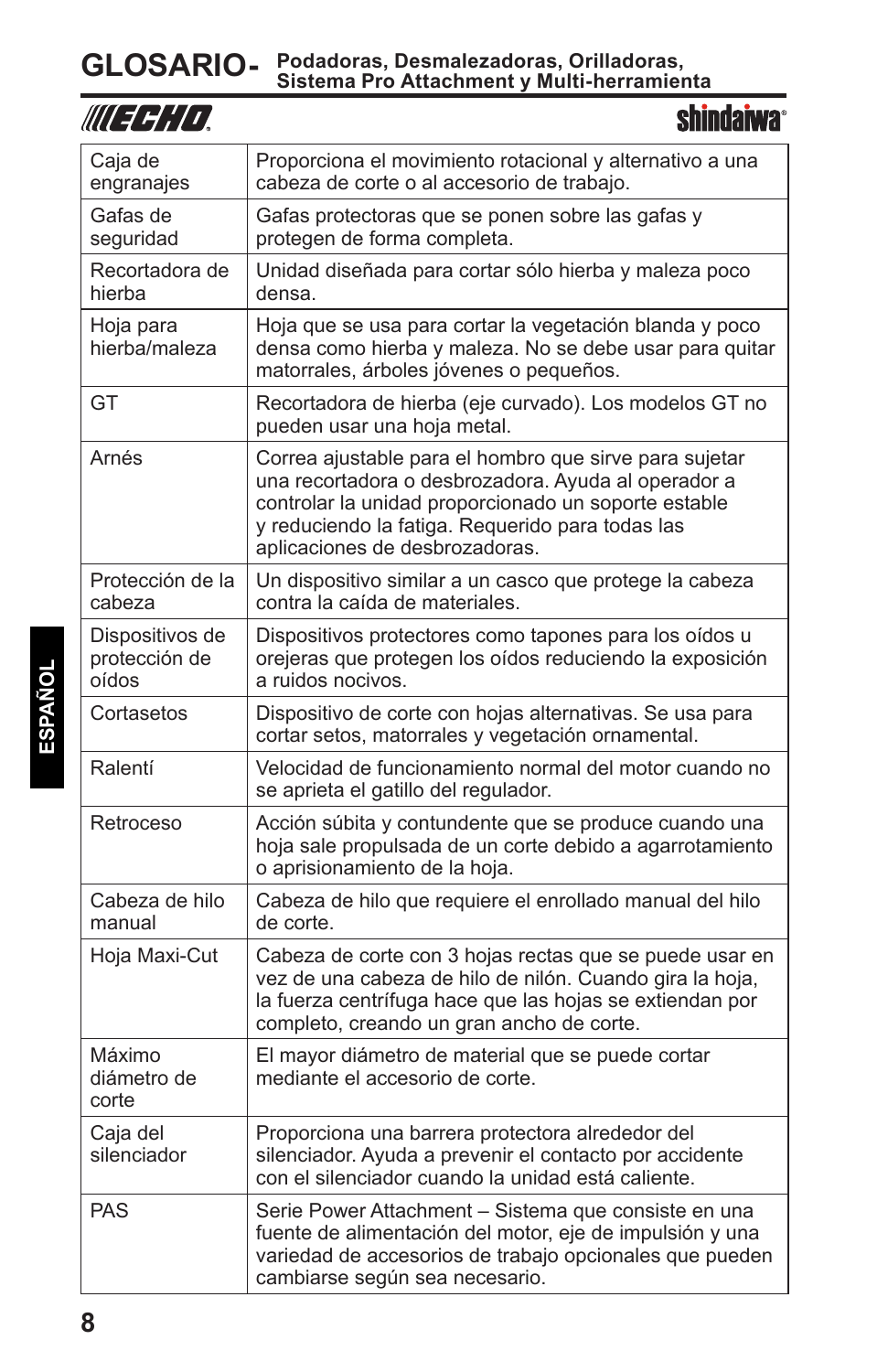| III E E I I I                                | shindaiwa°                                                                                                                                                                                                         |
|----------------------------------------------|--------------------------------------------------------------------------------------------------------------------------------------------------------------------------------------------------------------------|
| Cabeza<br>motorizada                         | Conjunto de motor - incluye motor, embrague, sistema de<br>combustible, sistema de encendido, filtro de aire y motor<br>de arrangue de retroceso.                                                                  |
| Ropa protectora                              | Ropa que protege contra los peligros del lugar de<br>trabajo que puede causar cortes, arañazos o lesiones de<br>contacto.                                                                                          |
| Podadora                                     | Dispositivo de corte usado para cortar pequeñas ramas<br>de árboles, arbustos y matorrales.                                                                                                                        |
| Ampolla de<br>purga                          | Succiona mezcla de combustible del tanque de gasolina<br>al carburador. Ayuda a arrancar el motor eliminando el<br>aire de la tubería de combustible.                                                              |
| Empuje y<br>tracción                         | Las fuerzas de reacción que empujan la unidad hacia el<br>operador, o que tiran de la unidad alejándola del mismo.                                                                                                 |
| Enganche de<br>desconexión<br>rápida         | Diseño de enganche que permite una separación rápida<br>de la unidad del arnés de soporte en caso de emergencia.                                                                                                   |
| Cabeza de hilo<br>de carga rápida            | Cabeza de hilo que permite la recarga rápida del hilo<br>de nilón usando pedazos de hilo cortos cortados de<br>antemano.                                                                                           |
| Empuñadura<br>trasera                        | Contiene el interruptor de parada, gatillo del regulador<br>y palanca de traba del gatillo del regulador. Lo agarra el<br>operador para sujetar la unidad, controlar la velocidad del<br>motor y apagar la unidad. |
| Motor de<br>arranque de<br>retroceso         | Arranca el motor girando el cigüeñal y moviendo el pistón<br>hacia arriba y hacia abajo.                                                                                                                           |
| Asa del motor<br>de arranque de<br>retroceso | Asa de goma moldeada sujeta al cordón del motor de<br>arranque. Se usa para arrancar el motor.                                                                                                                     |
| Rebote                                       | Cuando un objeto arrojado rebota en otra superficie.                                                                                                                                                               |
| Gafas de<br>seguridad                        | Dispositivos de protección para los ojos que se llevan<br>puestas como las gafas normales.                                                                                                                         |
| Anteojos de<br>seguridad                     | Dispositivos de protección de los ojos que se ajustan a la<br>cara y cubren el ojo y la cuenca por completo.                                                                                                       |
| <b>SB</b>                                    | Modelo de pluma dividida (similar a PAS)                                                                                                                                                                           |
| Escalpar                                     | Cortar hierba u otra vegetación al nivel del terreno. Se usa<br>para eliminar hierba y otras clases de vegetación                                                                                                  |
| Segar                                        | Usar un movimiento de corte en arco para recortar maleza<br>y hierba.                                                                                                                                              |
| Cabeza de hilo<br>semiautomática             | La cabeza de hilo de nilón que alimenta el hilo cuando<br>es golpeada ligeramente contra el terreno durante la<br>operación normal.                                                                                |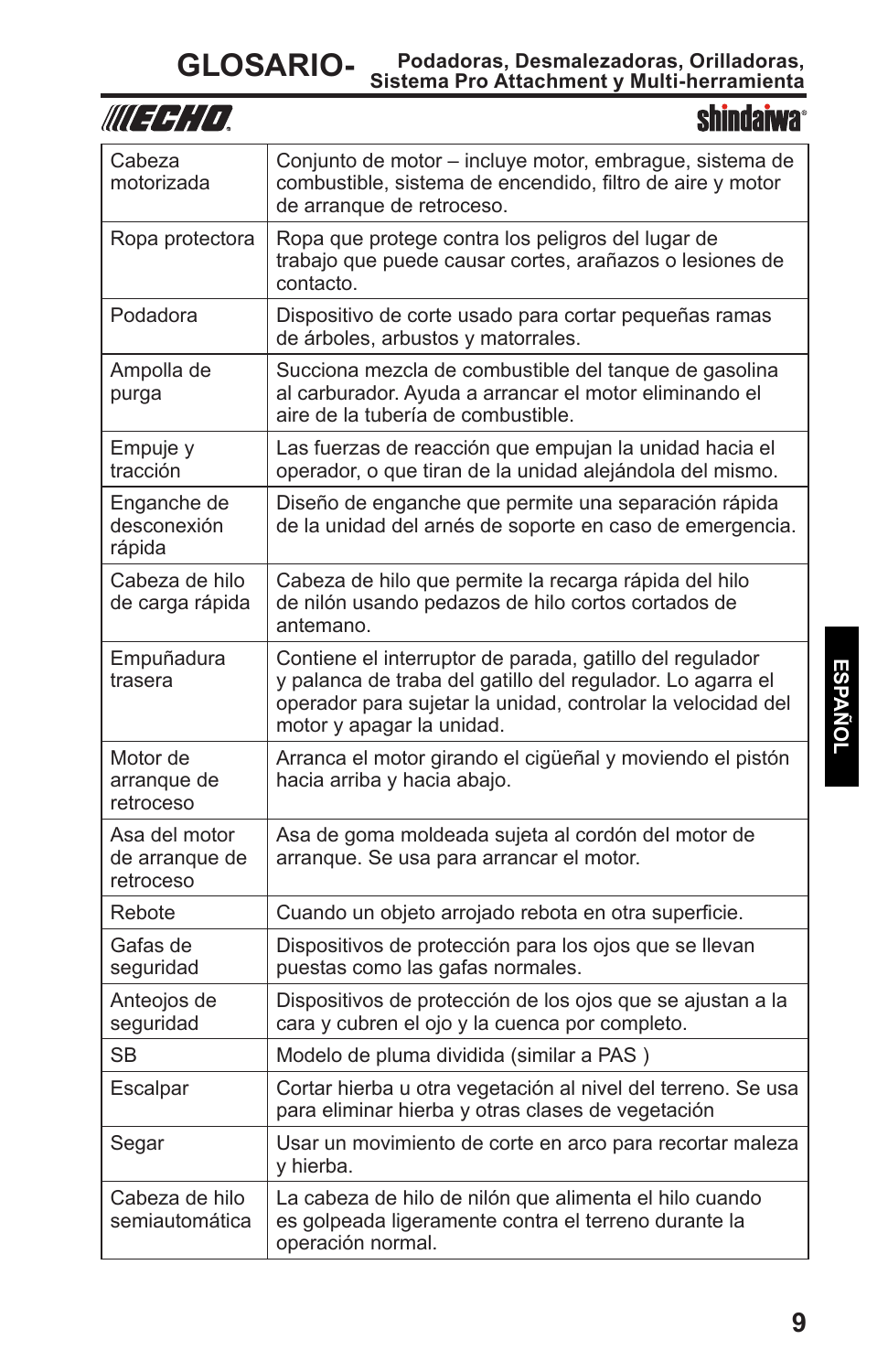| WUEFHIO.                                              | <b>shindaiwa</b> *                                                                                                                                                                               |
|-------------------------------------------------------|--------------------------------------------------------------------------------------------------------------------------------------------------------------------------------------------------|
| Silenciador<br>apagallamas                            | Silenciador con rejilla apagallamas que impide que salgan<br>del silenciador partículas incandescentes de carbón.                                                                                |
| Bujía                                                 | Proporciona la chispa para inflamar la mezcla de<br>combustible/aire en el motor.                                                                                                                |
| <b>SRM</b>                                            | Cortacéspedes giratorio para el hombro, también llamado<br>recortadora-desbrozadora. Los modelos SRM (eje recto)<br>pueden adaptarse para usar hojas de metal (aplicaciones<br>de desbrozadora). |
| Calado del<br>motor                                   | Uso de la palanca de estrangulación para proporcionar<br>una mezcla muy rica de combustible/aire que detiene el<br>funcionamiento del motor.                                                     |
| Interruptor de<br>parada                              | Interruptor eléctrico usado para arrancar/parar el motor.<br>Pone a tierra el circuito de encendido en la posición de<br>parada para impedir el encendido de la bujía.                           |
| Gatillo del<br>regulador                              | Controla la velocidad del motor.                                                                                                                                                                 |
| Palanca de<br>bloqueo del<br>gatillo del<br>regulador | Previene la operación del gatillo del regulador a menos<br>que se mueva hacia abajo la palanca de bloqueo.                                                                                       |
| Hoja Tri-Cut                                          | Hoja con 3 cuchillas.                                                                                                                                                                            |
| Manillar                                              | Empuñadura tipo bicicleta que permite agarrarse con las<br>dos manos separadas para lograr un control de corte<br>máximo.                                                                        |
| Regulador<br>completamente<br>abierto                 | La máxima velocidad del motor que se puede alcanzar<br>cuando se haya oprimido completamente el gatillo del<br>regulador.                                                                        |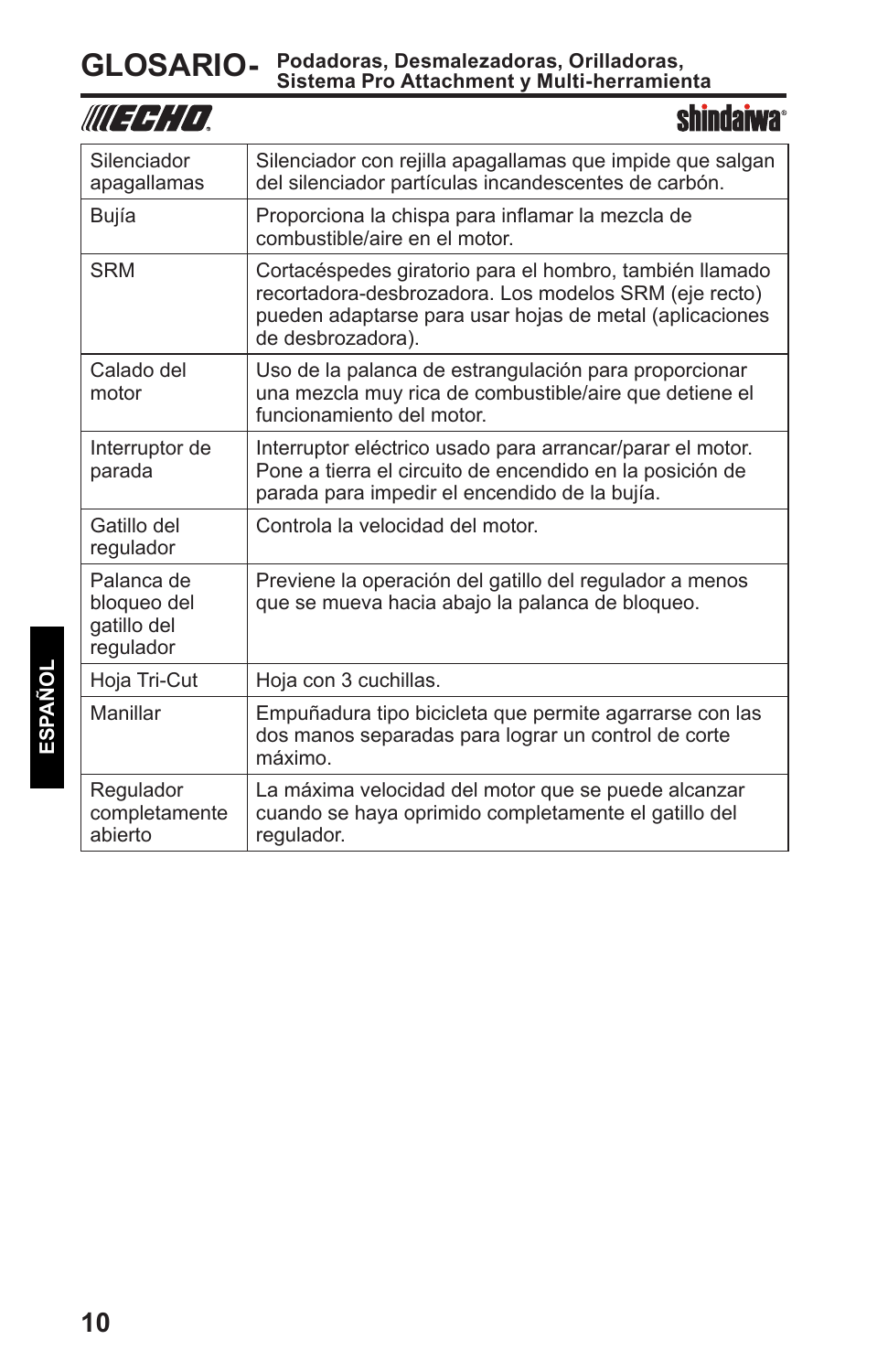shindaiwa<sup>®</sup>

| <b>Terme</b>                    | <b>Définition</b>                                                                                                                                                                                                                                                                                                      |
|---------------------------------|------------------------------------------------------------------------------------------------------------------------------------------------------------------------------------------------------------------------------------------------------------------------------------------------------------------------|
| Filtre à air                    | Filtre à air utilisé par le moteur pour la combustion.<br>Empêche la terre et la poussière de pénétrer dans le<br>moteur et aide ainsi à prolonger sa durée de vie.                                                                                                                                                    |
| Procédure d'arrêt<br>de secours | Procédure utilisée pour faire caler le moteur en cas<br>de mauvais fonctionnement du commutateur d'arrêt<br>et lorsque l'outil refuse de s'arrêter alors que le<br>commutateur est en position d'arrêt. Mettre le levier du<br>volet de départ en position de démarrage à froid (fermé)<br>pour faire caler le moteur. |
| <b>ANSI Z87.1</b>               | Norme de sécurité de l'American National Standards<br>Institute pour les lunettes de sécurité. Les lunettes de<br>sécurité conformes à cette norme portent ce numéro.                                                                                                                                                  |
| Système<br>antivibratoire       | Dispositif d'amortissement des vibrations créées lors<br>du fonctionnement. La limitation des vibrations aide à<br>réduire la fatigue de l'utilisateur et le risque de blessure.                                                                                                                                       |
| Barre de<br>protection          | Dispositif protecteur limitant le mouvement de l'outil vers<br>l'arrière.                                                                                                                                                                                                                                              |
| Coincement                      | Ralentissement ou arrêt de l'accessoire de coupe<br>provoqué par une obstruction ou une résistance à<br>l'action de coupe.                                                                                                                                                                                             |
| Couvre-lames                    | Fourreau protecteur de plastique en option utilisé pour<br>prévenir le contact accidentel avec les lames. Utilisé<br>pour déplacer, transporter ou entreposer l'outil.                                                                                                                                                 |
| Recul de la lame                | Poussée violente créée par la lame lorsque survient une<br>résistance soudaine à l'action de coupe.                                                                                                                                                                                                                    |
| Lames                           | Dispositifs servant à couper ou tailler les broussailles,<br>buissons et autre végétation.                                                                                                                                                                                                                             |
| Lame de<br>débroussaillage      | Lame métallique circulaire conçue pour couper les<br>broussailles peu denses.                                                                                                                                                                                                                                          |
| Débroussailleuse                | Outil SRM (à arbre droit) utilisant une lame tournante<br>pour couper les mauvaises herbes, les broussailles, les<br>petits arbres et la végétation peu dense.                                                                                                                                                         |
| Carburateur                     | Mélange le carburant et l'air pour permettre la<br>combustion dans le moteur.                                                                                                                                                                                                                                          |
| Silencieux<br>catalytique       | Réduit le bruit et les émissions.                                                                                                                                                                                                                                                                                      |
| Levier de volet<br>de départ    | Commande la position ouverte/fermée du volet de<br>départ. Utilisé pour le démarrage et le fonctionnement du<br>moteur. Également utilisé pour les arrêts d'urgence.                                                                                                                                                   |
| Lame de<br>défrichage           | Lame métallique circulaire conçue pour couper les<br>arbustes et petits arbres.                                                                                                                                                                                                                                        |

**FRANÇAIS FRANÇAIS**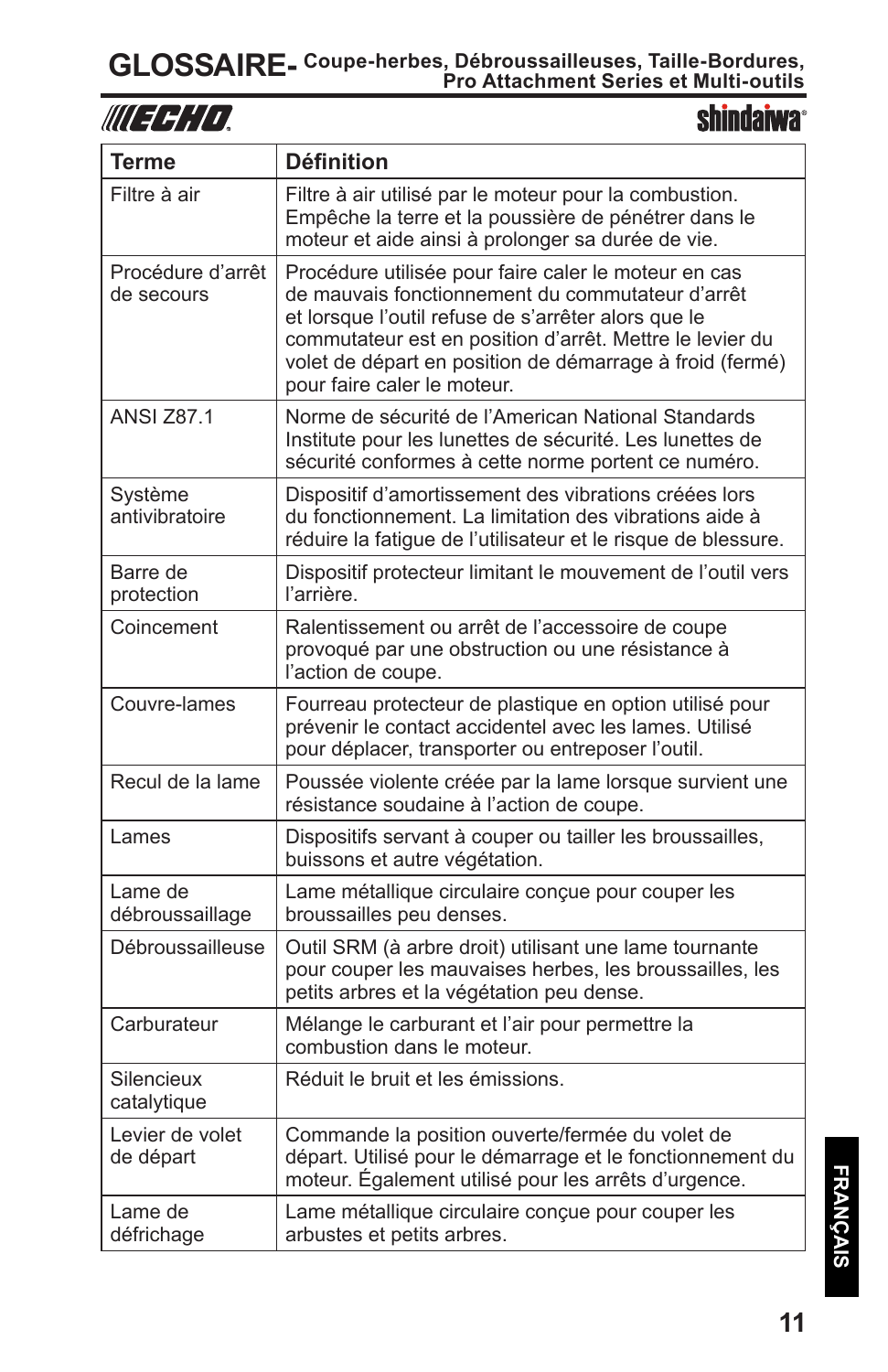| WU FEHITI                                 | <b>shindaiwa</b> ®                                                                                                                                                                                            |
|-------------------------------------------|---------------------------------------------------------------------------------------------------------------------------------------------------------------------------------------------------------------|
| Embrayage                                 | Dispositif centrifuge qui transmet le mouvement de<br>rotation du vilebrequin au boîtier de transmission.                                                                                                     |
| Vitesse<br>d'engagement de<br>l'embrayage | Vitesse du moteur en tours par minutes à laquelle<br>l'embrayage s'engage et transmet la puissance au<br>pignon ou à l'arbre d'entraînement.                                                                  |
| Goupille fendue                           | Dispositif de fixation servant à retenir les écrous<br>hexagonaux sur les arbres filetés.                                                                                                                     |
| Accessoire<br>rotoculteur                 | Accessoire de travail rotatif utilisé sur les outils de la<br>gamme PAS. Les dents tournantes sarclent et cassent la<br>terre pour le désherbage, les semailles, et l'incorporation<br>du paillis à la terre. |
| Couteau de ligne                          | Dispositif de coupe fixé à un pare-débris en plastique et<br>servant à couper la ligne de coupe en nylon à la bonne<br>longueur.                                                                              |
| Tête de coupe                             | Dispositif conçu pour couper les matériaux à l'aide d'une<br>ligne de coupe en nylon, de lames métalliques ou en<br>nylon, ou d'une chaîne rotative.                                                          |
| Zone dangereuse                           | Zone autour de l'utilisateur présentant un risque élevé<br>de blessure par projection de débris ou contact avec<br>l'ensemble tête de coupe/accessoire de travail.                                            |
| Pare-débris                               | Protection de plastique ou de métal aidant à protéger<br>l'utilisateur d'un outil motorisé d'extérieur contre les<br>projections de débris.                                                                   |
| Coupe-bordures                            | Dispositif à lame tournante permettant de couper<br>suivant un bord net et droit. Normalement utilisé le long<br>des bordures de surfaces dures, par exemple entre la<br>pelouse et le trottoir.              |
| Masque<br>antipoussière                   | Dispositif protecteur porté sur la bouche et le nez.<br>Empêche de respirer de la sciure ou d'autres particules<br>fines.                                                                                     |
| Masque facial                             | Dispositif protecteur porté par-dessus les lunettes de<br>sécurité pour offrir une protection contre les projections<br>de débris.                                                                            |
| Chaussures de<br>sécurité                 | Chaussures robustes protégeant les pieds contre les<br>blessures.                                                                                                                                             |
| Poignée avant                             | Permet de tenir l'outil de façon sure en offrant un bon<br>équilibre et une bonne maîtrise. Aide à réduire la fatique<br>de l'utilisateur.                                                                    |
| Filtre à carburant                        | Élément filtrant placé à l'extrémité de la conduite de<br>carburant. Filtre le carburant avant son entrée dans le<br>carburateur.                                                                             |
| Réservoir de<br>carburant                 | Contient le mélange de carburant utilisé pour le<br>fonctionnement du moteur.                                                                                                                                 |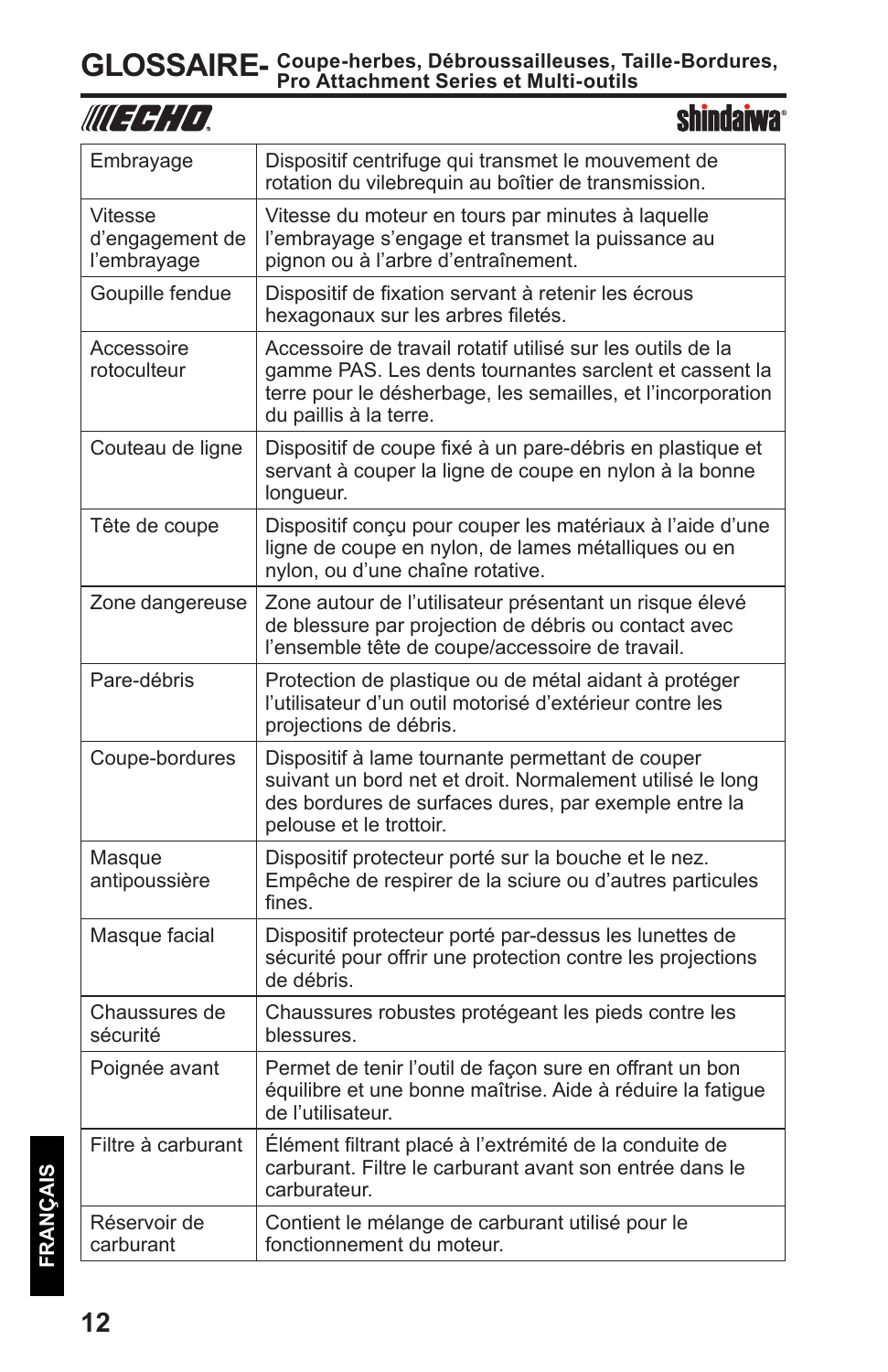| WU FEHIT                                        | <b>shindaiwa</b>                                                                                                                                                                                                                                             |
|-------------------------------------------------|--------------------------------------------------------------------------------------------------------------------------------------------------------------------------------------------------------------------------------------------------------------|
| Boîtier de<br>transmission                      | Transmet le mouvement rotatif ou alternatif à la tête de<br>coupe ou l'accessoire de travail.                                                                                                                                                                |
| Lunettes de<br>sécurité                         | Protection oculaire qui s'adapte par-dessus les lunettes<br>correctrices et assure une protection enveloppante<br>complète.                                                                                                                                  |
| Taille-bordures                                 | Outil conçu pour couper le gazon et les mauvaises<br>herbes.                                                                                                                                                                                                 |
| Lame de<br>désherbage                           | Lame servant à couper la végétation peu dense telle que<br>le gazon et les mauvaises herbes. Ne convient pas pour<br>couper les broussailles, les arbustes et les petits arbres.                                                                             |
| GT                                              | Taille-bordures (à arbre courbe). Les modèles GT ne<br>peuvent pas utiliser de lame métallique.                                                                                                                                                              |
| Bandoulière                                     | Sangle d'épaule réglable servant à soutenir un taille-<br>bordures ou une débroussailleuse. Aide l'utilisateur à<br>maîtriser l'outil en apportant un soutien stable et en<br>réduisant la fatigue. Obligatoire pour tous les travaux de<br>débroussaillage. |
| Protection de la<br>tête                        | Genre de casque protégeant la tête contre les chutes de<br>matériaux.                                                                                                                                                                                        |
| <b>Dispositifs</b><br>de protection<br>auditive | Dispositifs protecteurs, tels que des bouchons d'oreilles<br>ou des cache-oreilles, protégeant l'ouïe en atténuant les<br>niveaux de bruit dangereux.                                                                                                        |
| Taille-haies                                    | Dispositif de coupe à lames alternatives. Sert à couper<br>les haies, les buissons et la végétation décorative.                                                                                                                                              |
| Vitesse de ralenti                              | Vitesse de rotation normale du moteur lorsque la<br>gâchette d'accélérateur est au repos.                                                                                                                                                                    |
| Effort latéral                                  | Action soudaine et violente survenant lorsque le<br>coincement ou le pincement de la lame provoque son<br>éjection hors du trait de coupe.                                                                                                                   |
| Tête à ligne de<br>coupe manuelle               | Tête à ligne de coupe nécessitant un réglage manuel de<br>la longueur de la ligne.                                                                                                                                                                           |
| Lame Maxi-Cut                                   | Tête de coupe à 3 dents droites pouvant remplacer une<br>tête de coupe à ligne de nylon. Lorsque la lame tourne,<br>la force centrifuge provoque le déploiement complet des<br>dents, permettant une grande largeur de coupe.                                |
| Diamètre de<br>coupe maximal                    | Diamètre des plus gros matériaux que peut couper<br>l'accessoire de coupe.                                                                                                                                                                                   |
| Boîtier de<br>silencieux                        | Protection entourant le silencieux. Aide à éviter le contact<br>accidentel avec le silencieux lorsque l'outil est chaud.                                                                                                                                     |
| <b>PAS</b>                                      | Gamme PAS (Power Attachment Series) - Système<br>constitué d'un bloc moteur, d'un arbre d'entraînement et<br>d'une variété d'accessoires de travail en option pouvant<br>être remplacés selon le besoin.                                                     |

**FRANÇAIS FRANÇAIS**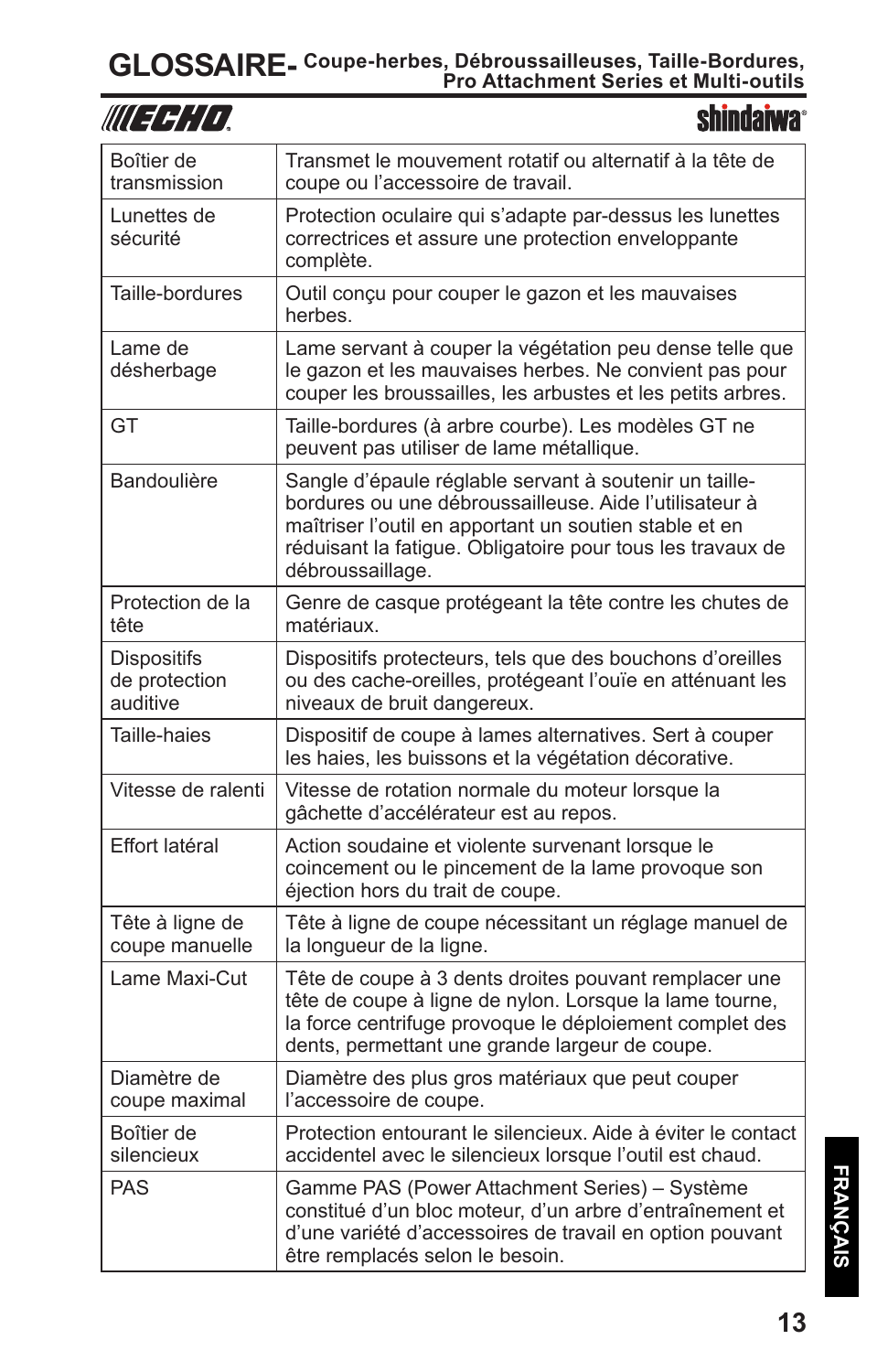| WUEFHIO.                                           | shindaiwa®                                                                                                                                                                                                                    |
|----------------------------------------------------|-------------------------------------------------------------------------------------------------------------------------------------------------------------------------------------------------------------------------------|
| <b>Bloc moteur</b>                                 | Ensemble moteur comprenant le moteur, l'embrayage, le<br>circuit de carburant, le système d'allumage, le filtre à air<br>et le lanceur à rappel automatique.                                                                  |
| Vêtements<br>protecteurs                           | Vêtements assurant la protection contre les dangers du<br>lieu de travail qui pourraient causer des coupures, des<br>griffures ou d'autres blessures par contact.                                                             |
| Élagueuse                                          | Dispositif de coupe servant à couper les petites branches<br>d'arbres, de buissons et de broussailles.                                                                                                                        |
| Poire d'amorçage                                   | Aspire le mélange de carburant du réservoir vers<br>le carburateur. Facilite le démarrage du moteur en<br>éliminant l'air du circuit de carburant.                                                                            |
| Forces arrière/<br>avant                           | Forces de réaction qui poussent l'outil vers son<br>utilisateur ou l'en éloignent.                                                                                                                                            |
| Loquet de<br>séparation rapide                     | Loquet conçu pour permettre une séparation rapide<br>entre l'outil et la bandoulière en cas d'urgence.                                                                                                                        |
| Tête à ligne<br>de coupe à<br>chargement<br>rapide | Tête à ligne de coupe permettant un rechargement<br>rapide de la ligne de nylon en utilisant des morceaux de<br>ligne courts précoupés.                                                                                       |
| Poignée arrière                                    | Comprend le commutateur d'arrêt, la gâchette<br>d'accélérateur et le levier de verrouillage de gâchette<br>d'accélérateur. Tenue par l'utilisateur pour porter l'outil,<br>contrôler la vitesse du moteur et arrêter l'outil. |
| Lanceur à rappel<br>automatique                    | Lance le moteur en faisant tourner le vilebrequin et en<br>donnant un mouvement de va-et-vient au piston.                                                                                                                     |
| Poignée du<br>lanceur à rappel<br>automatique      | Poignée en caoutchouc moulé attachée au cordon<br>lanceur. Utilisée pour le démarrage du moteur.                                                                                                                              |
| Ricochet                                           | Rebond sur une surface d'un objet jeté.                                                                                                                                                                                       |
| Lunettes de<br>sécurité                            | Dispositif de protection oculaire porté comme des<br>lunettes.                                                                                                                                                                |
| Lunettes de<br>sécurité à écrans<br>latéraux       | Dispositif de protection oculaire s'ajustant contre le<br>visage et couvrant entièrement les yeux et leurs orbites.                                                                                                           |
| <b>SB</b>                                          | Modèle à manche en deux pièce (Split Boom, similaire à<br>PAS)                                                                                                                                                                |
| Scalpage                                           | Coupe de l'herbe ou de la végétation jusqu'au ras du sol.<br>Sert à supprimer l'herbe et autre végétation.                                                                                                                    |
| Fauchage                                           | Taille du gazon et des mauvaises herbes en effectuant<br>un mouvement de coupe en arc de cercle.                                                                                                                              |
| Tête à ligne de<br>coupe semi-<br>automatique      | Tête de coupe à ligne nylon permettant de faire avancer<br>la ligne en tapant le sol pendant le fonctionnement<br>normal.                                                                                                     |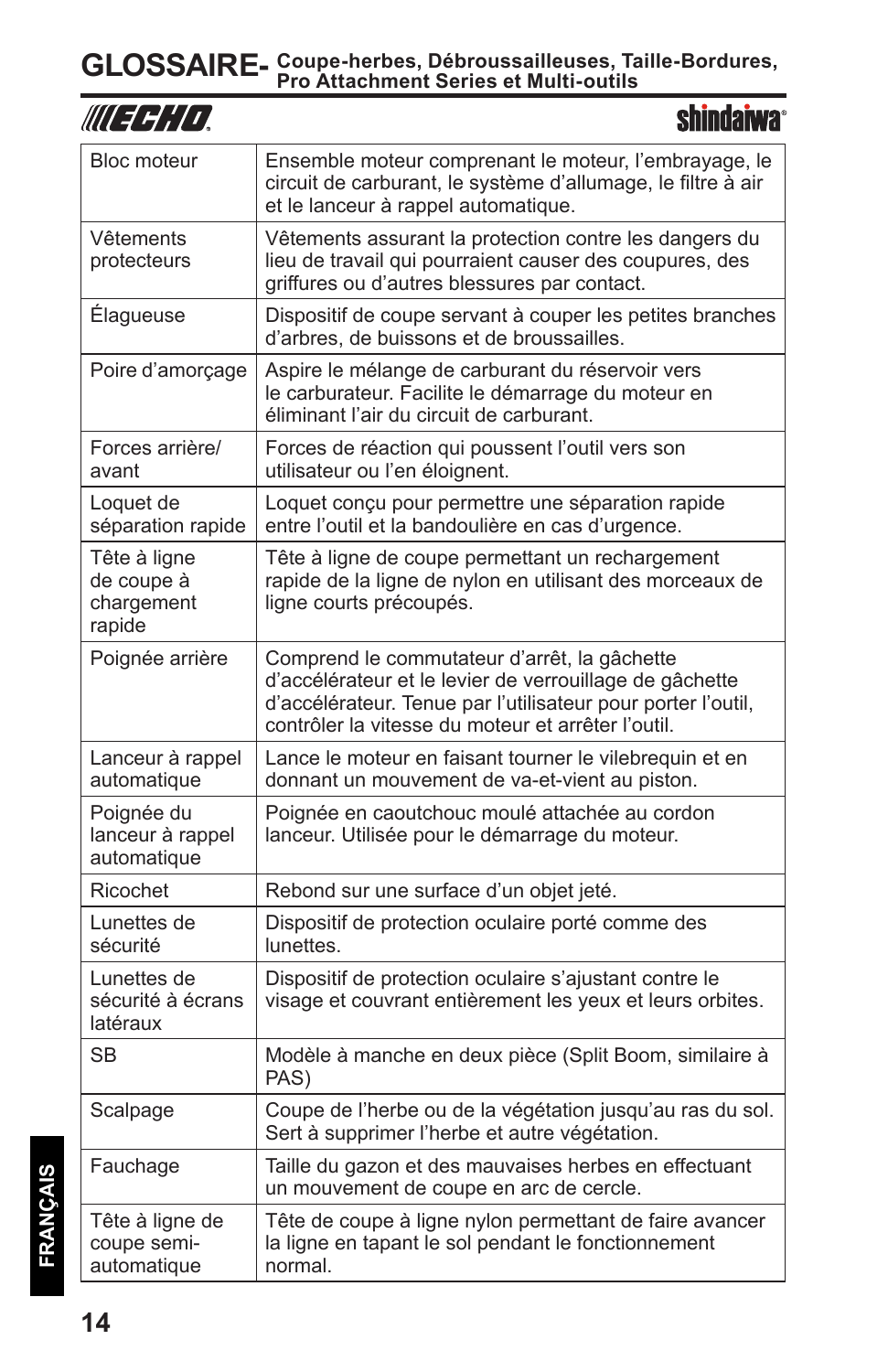|                                                            | shindarwa                                                                                                                                                                                         |
|------------------------------------------------------------|---------------------------------------------------------------------------------------------------------------------------------------------------------------------------------------------------|
| Silencieux pare-<br>étincelles                             | Le silencieux avec pare-étincelles empêche les<br>particules incandescentes de carbone de sortir de<br>l'échappement.                                                                             |
| <b>Bougie</b>                                              | Fournit l'étincelle d'allumage du mélange carburant/air<br>dans le moteur.                                                                                                                        |
| <b>SRM</b>                                                 | Taille-bordures/débroussailleuse (Shoulder Rotary<br>Mower). Les modèles SRM (à arbre droit) peuvent être<br>adaptés pour l'utilisation de lames métalliques (travaux<br>de débroussaillage).     |
| Calage du<br>moteur                                        | Utilisation du levier de volet de départ pour fournir un<br>mélange carburant/air trop riche qui arrête la rotation du<br>moteur                                                                  |
| Commutateur<br>d'arrêt                                     | Commutateur électrique utilisé pour le démarrage et<br>l'arrêt du moteur. Arrête le moteur en mettant le circuit<br>d'allumage à la masse afin d'empêcher l'émission de<br>l'étincelle de bougie. |
| Gâchette<br>d'accélérateur                                 | Contrôle la vitesse du moteur.                                                                                                                                                                    |
| Levier de<br>verrouillage<br>de gâchette<br>d'accélérateur | La gâchette d'accélérateur ne peut pas être actionnée<br>tant que le levier de verrouillage n'est pas enfoncé.                                                                                    |
| Lame Tri-Cut                                               | Lame à 3 arêtes de coupe.                                                                                                                                                                         |
| Poignée en U                                               | Poignée en forme de guidon de bicyclette avec deux<br>poignées espacées permettant une maîtrise optimale de<br>l'action de coupe.                                                                 |
| Plein régime                                               | Vitesse de rotation maximale que peut atteindre le<br>moteur lorsque la gâchette d'accélérateur est enfoncée<br>au maximum.                                                                       |